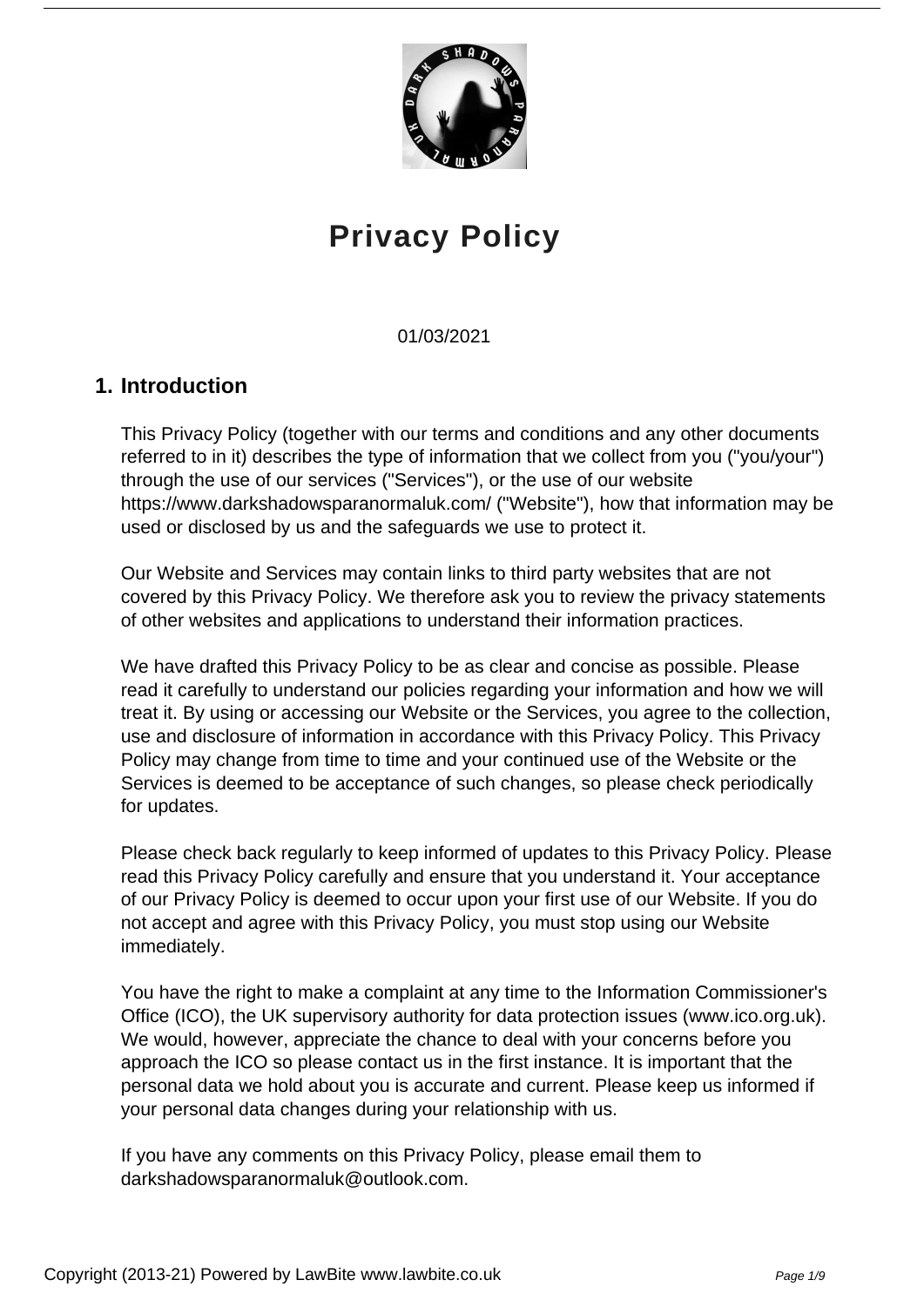# **2. Who We Are**

2.1 Here are our details:

- Our Website address is https://www.darkshadowsparanormaluk.com/
- Our company name is Dark Shadows Paranormal UK LTD

- Our trading name Dark Shadows Paranormal UK LTD is Dark Shadows Paranormal UK LTD

- Our registered address is 11 Spencer Road TQ12 1BQ

- Our trading address is [Insert Trading Address if different to the above]

- Our [nominated representative or Data Protection Officer] is Sophie Chapman and they can be contacted at darkshadowsparanormaluk@outlook.com 2.2 We respect your right to privacy and will only process personal information about you or provided by you in accordance with the Data Protection Legislation which for the purposes of this Privacy Policy shall mean: (i) the retained EU law version of the General Data Protection Regulation ((EU) 2016/679) (UK GDPR), the Data Protection Act 2018 and any other national implementing laws, regulations and secondary legislation, as amended or updated from time to time, in the UK and then (ii) any successor legislation to the UK GDPR or the Data Protection Act 2018 and other applicable privacy laws.

#### **3. What we may collect**

3.1 Personal data, or personal information, means any information about an individual from which that person can be identified. It does not include data where the identity has been removed (anonymous data) 3.2 We may collect, use, store and transfer different kinds of personal data

about you which we have grouped together as follows:

- Identity Data includes first name, last name, username or similar identifier. When you email, phone, live chat or otherwise, we may collect information such as your first name, last name, email address and phone number.

- Contact Data includes billing address, invoicing address, email address and telephone numbers.

- Financial Data includes bank account and payment card details.

- Transaction Data includes details about payments and other details of our Services you have purchased from us.

- Technical Data includes internet protocol (IP) address, your login data, browser type and version, time zone setting and location, browser plug-in types and versions, operating system and platform and other technology on the devices you use to access this Website.

- Profile Data includes your username and password, reservations made by you, your interests, preferences, feedback and survey responses.

- Usage Data includes information about how you use our Website and Services.

- Marketing and Communications Data includes your preferences in receiving marketing from us and our third parties and your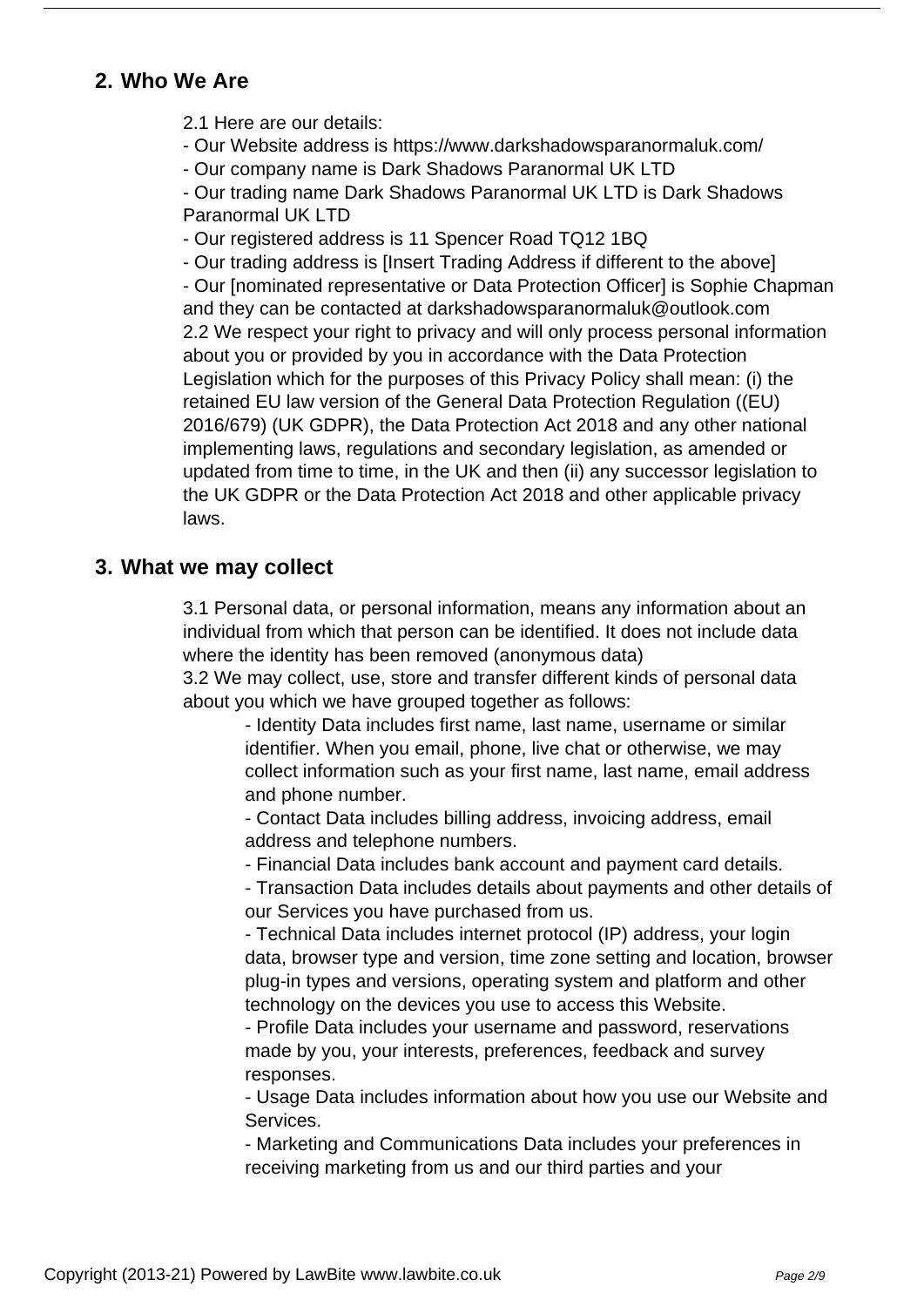communication preferences.

- Interaction Data includes any information that you might provide to any discussion forums on the Website.

- Cookies Data like many websites, we use "cookies" to enhance your experience and gather information about visitors and visits to our websites. Please refer to the "Do we use 'cookies'?" section below for information about cookies and how we use them and what kind.

- Third Parties and Information we receive from other sources. We may receive information about you if you use any of the other websites we operate or through the Services we provide. In this case we will have informed you when we collected that data that it may be shared internally and combined with data collected on our Website. We are also working closely with third parties (including, for example, business partners, suppliers, sub-contractors, advertising networks, analytics providers, and search information providers) and may receive information about you from them.

- Analytics includes third-party analytics services (such as Google Analytics) to evaluate your use of the Website, compile reports on activity, collect demographic data, analyse performance metrics, and collect and evaluate other information relating to our Website and internet usage. These third parties use cookies and other technologies to help analyse and provide us the data. By accessing and using the Website, you consent to the processing of data about you by these analytics providers in the manner and for the purposes set out in this Privacy Policy.

3.3 We also collect, use and share Aggregated Data such as statistical or demographic data for any purpose. Aggregated Data may be derived from your personal data but is not considered personal data in law as this data does not directly or indirectly reveal your identity. For example, we may aggregate your Usage Data to calculate the percentage of users accessing a specific website feature. However, if we combine or connect Aggregated Data with your personal data so that it can directly or indirectly identify you, we treat the combined data as personal data which will be used in accordance with this Privacy Policy.

3.4 We do not collect any Special Categories of Personal Data about you (this includes details about your race or ethnicity, religious or philosophical beliefs, sex life, sexual orientation, political opinions, trade union membership, information about your health and genetic and biometric data). Nor do we collect any information about criminal convictions and offences. OR/ Where we do collect Special Categories of Personal Data about you (this includes details about your race or ethnicity, religious or philosophical beliefs, sex life, sexual orientation, political opinions, trade union membership, information about your health and genetic and biometric data) and it is necessary to do so for our business, we will obtain your specific consent, unless we have another lawful basis to do so.

3.5 Under UK GDPR we will ensure that your personal data is processed lawfully, fairly, and transparently, without adversely affecting your rights. We will only process your personal data if at least one of the following basis applies:a) You have given consent to the processing of your personal data for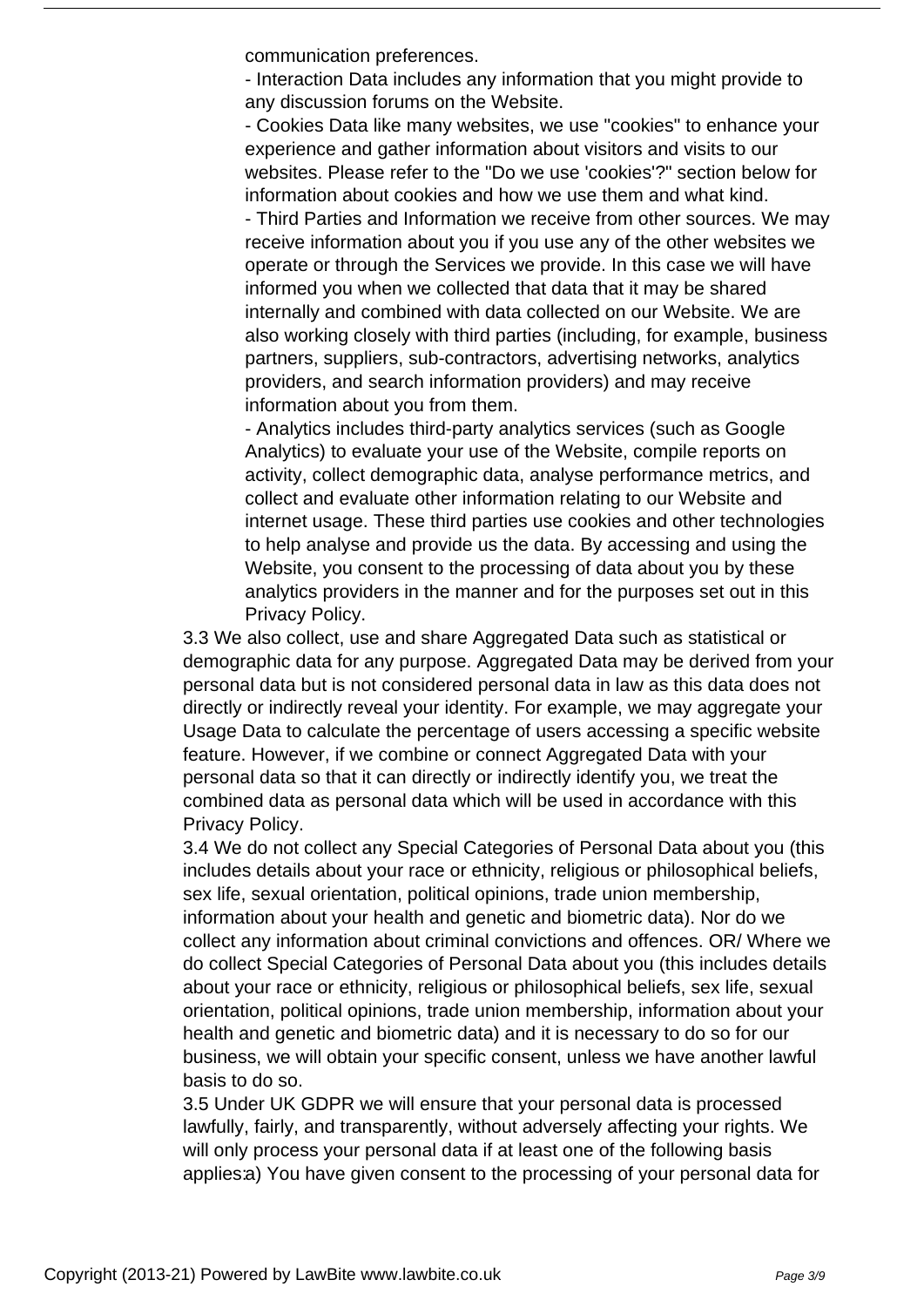one or more specific purposes; b) processing is necessary for the performance of a contract to which you are a party or in order to take steps at the request of you prior to entering into a contract; c) processing is necessary for compliance with a legal obligation to which we are subject; d) processing is necessary to protect the vital interests of you or of another natural person; e) processing is necessary for the performance of a task carried out in the public interest or in the exercise of official authority vested in the controller; and/or f) processing is necessary for the purposes of the legitimate interests pursued by us or by a third party such as our financial payments, except where such interests are overridden by the fundamental rights and freedoms of the data subject, in particular where the data subject is a child.

3.6 If you provide personal information to us about another data subject, you are responsible for ensuring that you have their consent to provide that data for the uses set out in this Privacy Policy and for bringing this Privacy Policy to their attention.

#### **4. How we may collect and use your data**

4.1 We (or third party data processors, agents and sub-contractors acting on our behalf) may collect, store and use your personal information by way of different methods to collect data from and about you including through: Direct interactions. You may give us your information by filling in forms via our Website or by corresponding with us by post, phone, email or otherwise. This includes personal data you provide when you:

- a) present Website content;
- b) use any of our Services;
- c) create an account on our Website;
- d) subscribe to our Services or publications;
- e) request marketing to be sent to you;
- f) enter a competition, promotion or survey; or
- g) give us some feedback.
- 4.2 In addition to the above, we may use the information in the following ways:

a) To personalise your Website experience and to allow us to deliver the type of content and product offerings in which you are most interested.

b) To administer a contest, promotion, survey or other site feature. c) If you have consented to receive our e-mail newsletter, we may send you periodic e-mails. If you would no longer like to receive promotional e-mail from us, please refer to the "How can you opt-out, remove or modify information you have provided to us?" section below. If you have not opted-in to receive e-mail newsletters, you will not receive these e-mails. Visitors who register or participate in other site features such as marketing programs and 'members-only' content will be given a choice whether they would like to be on our e-mail list and receive e-mail communications from us.

d) Present Website content effectively to you.

e) Provide information, and services that you request, or (with your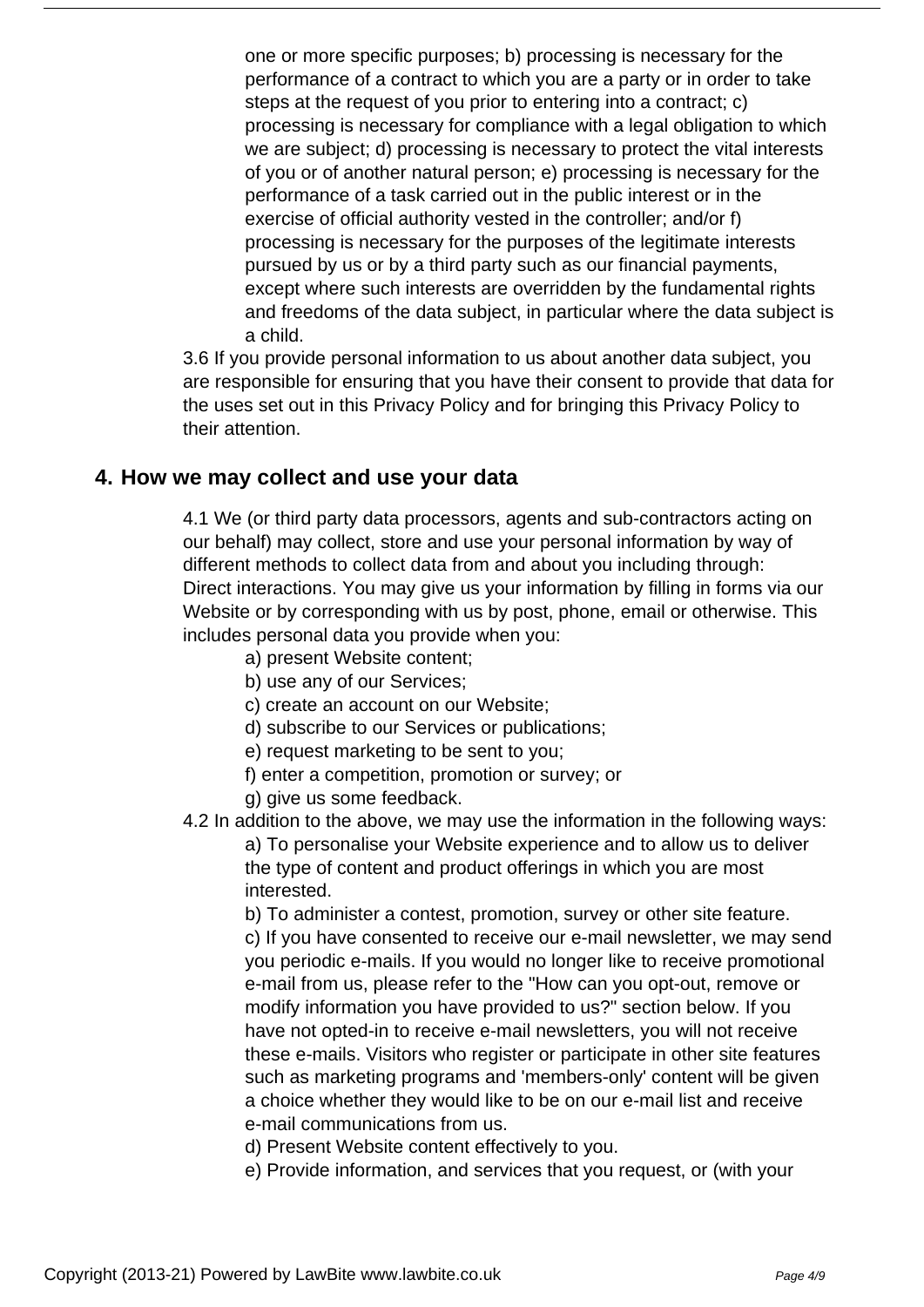consent) which we think may interest you.

- f) Carry out our contracts with you.
- g) Provide the relevant Services to you
- h) Tell you our charges.

4.3 If you are already our customer, we will only contact you electronically about things similar to what was previously sold to you.

4.4 If you are a new customer, you will only be contacted if you agree to it. 4.5 We may keep a record of those links which are used the most to enable us to provide the most helpful information but we agree to keep such information confidential and you will not be identified from this information.

4.6 In addition, if you don't want us to use your personal data for any of the other reasons set out in this section 4, you can let us know at any time by contacting us at darkshadowsparanormaluk@outlook.com, and we will delete your data from our systems. However, you acknowledge this will limit our ability to provide the best possible [products and] services to you.

4.7 In some cases, the collection of personal data may be a statutory or contractual requirement, and we will be limited in the [products and] services we can provide you if you don't provide your personal data in these cases. 4.8 We will only use your personal data when the law allows us to. Most commonly, we will use your personal data in the following circumstances:

a) Where we need to perform the contract we are about to enter into or have entered into with you.

b) Where it is necessary for our legitimate interests (or those of a third party) and your interests and fundamental rights do not override those interests.

c) Where we need to comply with a legal or regulatory obligation, for example compliance with health and safety, tax or other statutory obligations.

4.9 Generally we do not rely on consent as a legal basis for processing your personal data other than in relation to our marketing communications or sending third party direct marketing communications to you via email or text message. You have the right to withdraw consent to marketing at any time by contacting us at darkshadowsparanormaluk@outlook.com, and we will either delete your data from our systems or move your data to our "unsubscribe list". However, you acknowledge this will limit our ability to provide the best possible services to you.

4.10 As already indicated above, with your permission and/or where permitted by law, we may also use your data for marketing purposes which may lead to us contacting you by email and/or telephone with information, news and offers on our Services. We agree that we will not do anything that we have not agreed to under this Privacy Policy, and we will not send you any unsolicited marketing or spam. We will take all reasonable steps to ensure that we fully protect your rights and comply with our obligations under the UK GDPR and the Privacy and Electronic Communications (EC Directive) Regulations 2003, as amended.

# **5. Cookies**

5.1 All Cookies used by and on our website are used in accordance with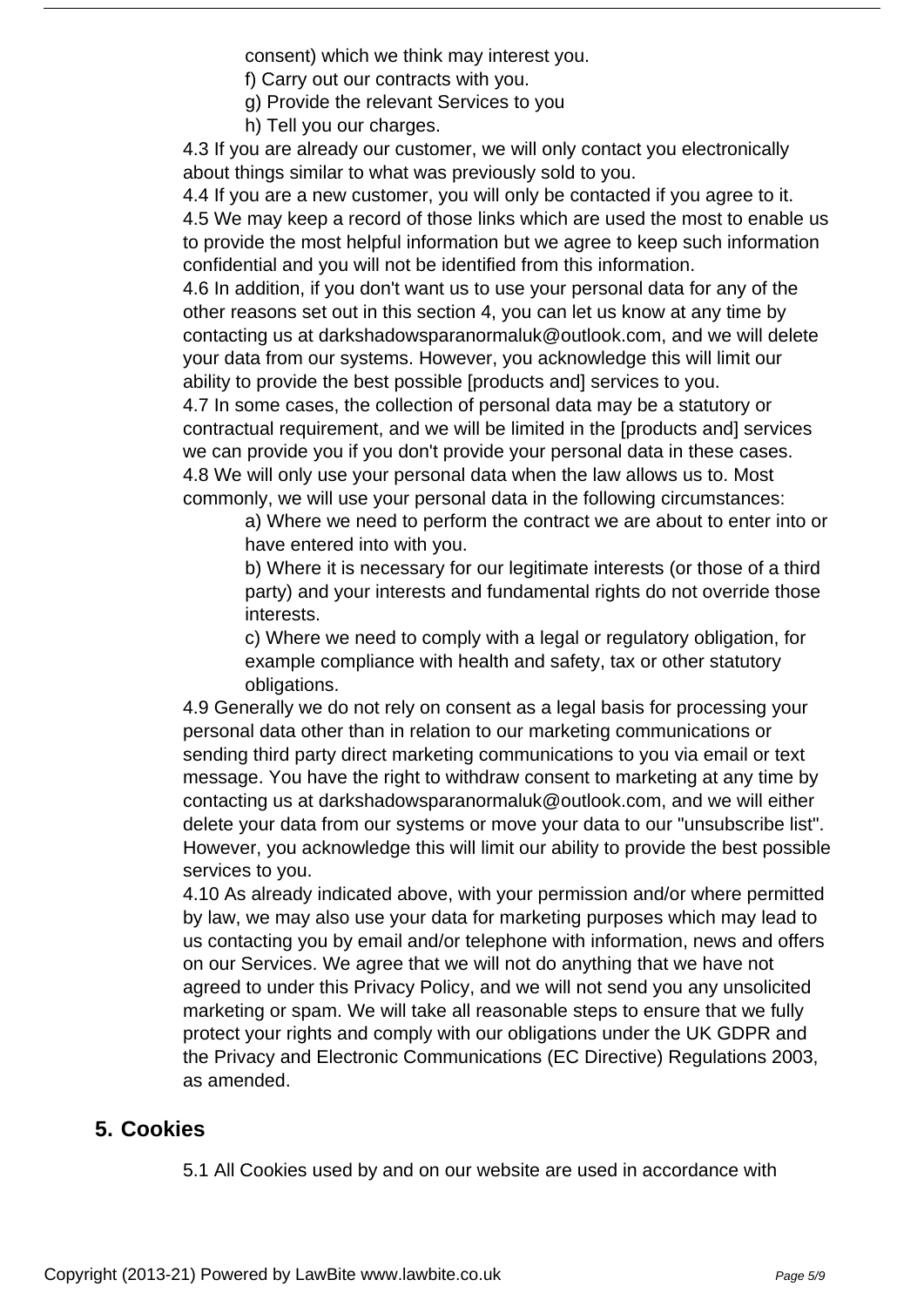current UK Cookie Law.

5.2 We use cookies to distinguish users and improve our Website. Please look at our Cookie Policy https://www.darkshadowsparanormaluk.com/ for more cookie information.

#### **6. Where we store your data and security**

6.1 We may transfer your collected data to storage outside the UK. It may be processed outside the UK to fulfil your order and to receive our Services and deal with payment. If we do store or transfer data outside the UK, we will take all reasonable steps to ensure that your data is treated as safely and securely as it would be within the UK and under the UK GDPR. Such steps may include, but not be limited to, the use of legally binding contractual terms between us and any third parties we engage with and the use of approved Model Contractual Arrangements. Your acceptance of this Privacy Policy shall be your consent permitting us to store or transfer data outside the UK if it is necessary for us to do so.

6.2 Data security is of great importance to us, and to protect your data we have put in place suitable physical, electronic and managerial procedures to safeguard and secure data collected through our Website. In addition, we limit access to your personal data to those employees, agents, contractors and other third parties who have a business need to know. They will only process your personal data on our instructions and they are subject to a duty of confidentiality.

6.3 We have put in place procedures to deal with any suspected personal data breach and will notify you and any applicable regulator of a breach where we are legally required to do so.

6.4 By giving us your personal data, you agree to this arrangement. We will do what we reasonably can to keep your data secure.

6.5 Any payments made by you, will be encrypted.

6.6 We have implemented security measures such as a firewall to protect any data and maintain a high level of security.

6.7 Notwithstanding the security measures that we take, it is important to remember that the transmission of data via the internet may not be completely secure and that you are advised to take suitable precautions when transmitting to us data via the internet and you take the risk that any sending of that data turns out to be not secure despite our efforts.

6.8 If we give you a password upon registration on our Website, you must keep it confidential. Please don't share it.

6.9 We will keep personal data for as long as is necessary which is usually the life of our relationship and up to a period of seven years after our relationship have ended. We may however be required to retain personal data for a longer period of time to ensure we comply with our legislative and regulatory requirements. We review our data retention obligations to ensure we are not retaining data for longer than we are legally obliged to.

# **7. Disclosing your information**

We are allowed to disclose your information in the following cases: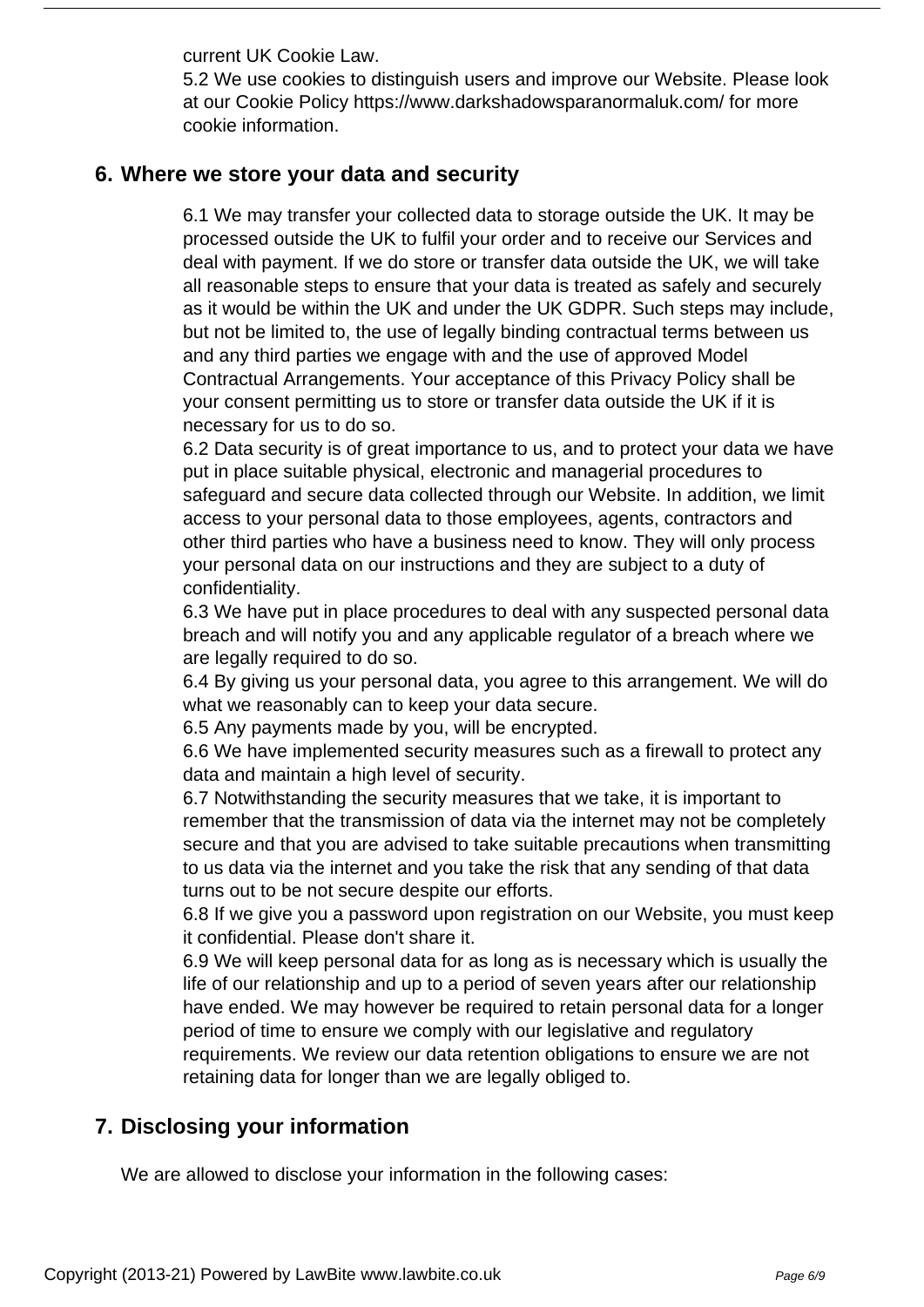7.1 We are allowed to disclose your information in the following cases:

7.1.1 If we want to sell our business, or our company, we can disclose it to the potential buyer.

7.1.2 We can disclose it to other businesses in our group.

7.1.3 We can disclose it if we have a legal obligation to do so, or in order to protect other people's property, safety or rights.

7.1.4 We can exchange information with others to protect against fraud or credit risks.

7.2 We may contract with third parties to supply services to you on our behalf. These may include payment processing, search engine facilities, advertising and marketing. In some cases, the third parties may require access to some or all of your data. These are the third parties that have access to your information:

Dark Shadows Paranormal Uk LTD Paypal Wix

7.3 Where any of your data is required for such a purpose, we will take all reasonable steps to ensure that your data will be handled safely, securely, and in accordance with your rights, our obligations, and the obligations of the third party under UK GDPR and the law. Any third party that we share data with will not be permitted to use it for any other purpose than fulfilling their contract with us.

# **8. Your rights**

8.1 When you submit information via our Website, you may be given options to restrict our use of your data. We aim to give you strong controls on our use of your data (including the ability to opt-out of receiving emails from us which you may do by unsubscribing using the links provided above in this Privacy Policy. 8.2 Under the UK GDPR, you have the right to:

- request access to, deletion of or correction of, your personal data held by us at no cost to you;

- request that your personal data be transferred to another person (data portability);

- be informed of what data processing is taking place;

- restrict processing;
- to object to processing of your personal data; and
- complain to a supervisory authority.

8.3 You also have rights with respect to automated decision-making and profiling as set out in section 11 below.

8.4 You have the right to ask us not to process your personal data for marketing purposes. We will usually inform you (before collecting your data) if we intend to use your data for such purposes or if we intend to disclose your information to any third party for such purposes.

8.5 To enforce any of the foregoing rights or if you have any other questions about our Website or this Privacy Policy, please contact us at darkshadowsparanormaluk@outlook.com.

# **9. Links to other sites**

9.1 Please note that our terms and conditions and our policies will not apply to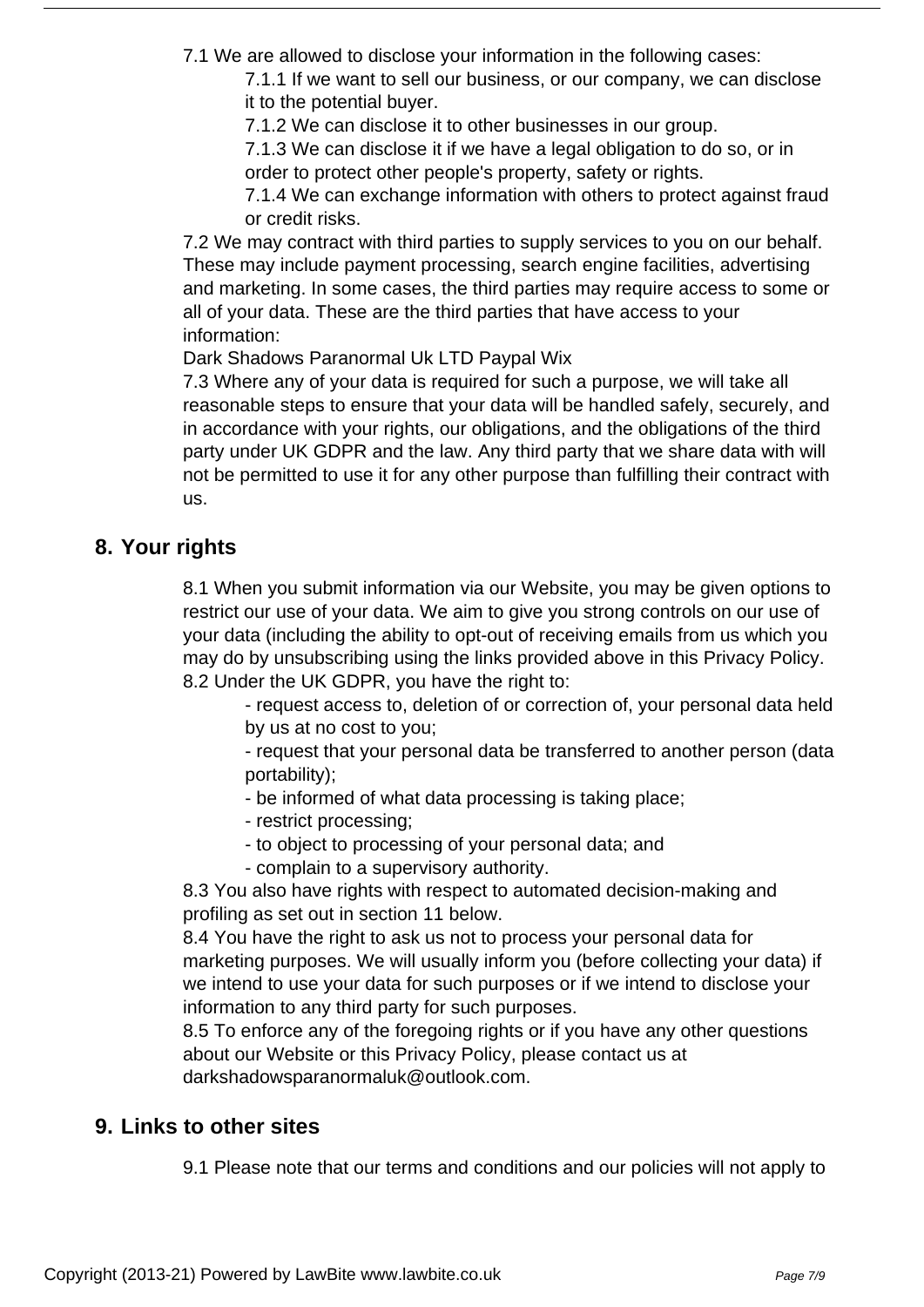other websites that you get to via a link from our Website. We have no control over how your data is collected, stored or used by other websites and we advise you to check the privacy policies of any such websites before providing any data to them.

#### **10. Changes**

10.1 If we change our Privacy Policy, we will post the changes on this page so please check this page for our current policy.

# **11. Automated Decision-Making and Profiling**

11.1 In the event that we use personal data for the purposes of automated decision-making and those decisions have a legal (or similarly significant effect) on you, you have the right to challenge to such decisions under UK GDPR, requesting human intervention, expressing their own point of view, and obtaining an explanation of the decision from us.

11.2 The right described in section 11.1 does not apply in the following circumstances:

> a) the decision is necessary for the entry into, or performance of, a contract between the you and us;

b) the decision is authorised by law; or

c) you have given you explicit consent.

11.3 Where we use your personal data for profiling purposes, the following shall apply:

> a) Clear information explaining the profiling will be provided, including its significance and the likely consequences;

b) Appropriate mathematical or statistical procedures will be used;

c) Technical and organisational measures necessary to minimise the risk of errors and to enable such errors to be easily corrected shall be implemented; and

d) All personal data processed for profiling purposes shall be secured in order to prevent discriminatory effects arising out of profiling.

# **12. Terms and Conditions**

12.1 Please also visit our Terms and Conditions section https://www.darkshadowsparanormaluk.com/terms-and-conditions establishing the use, disclaimers, and limitations of liability governing the use of our Website.

#### **13. Your agreement**

13.1 By using our Website and by way of acknowledgment, you agree to our Privacy Policy.

#### **14. Dispute Resolution**

14.1 We will use our best efforts to negotiate in good faith and settle any dispute that may arise out of or relate to this Privacy Policy or any breach of it.